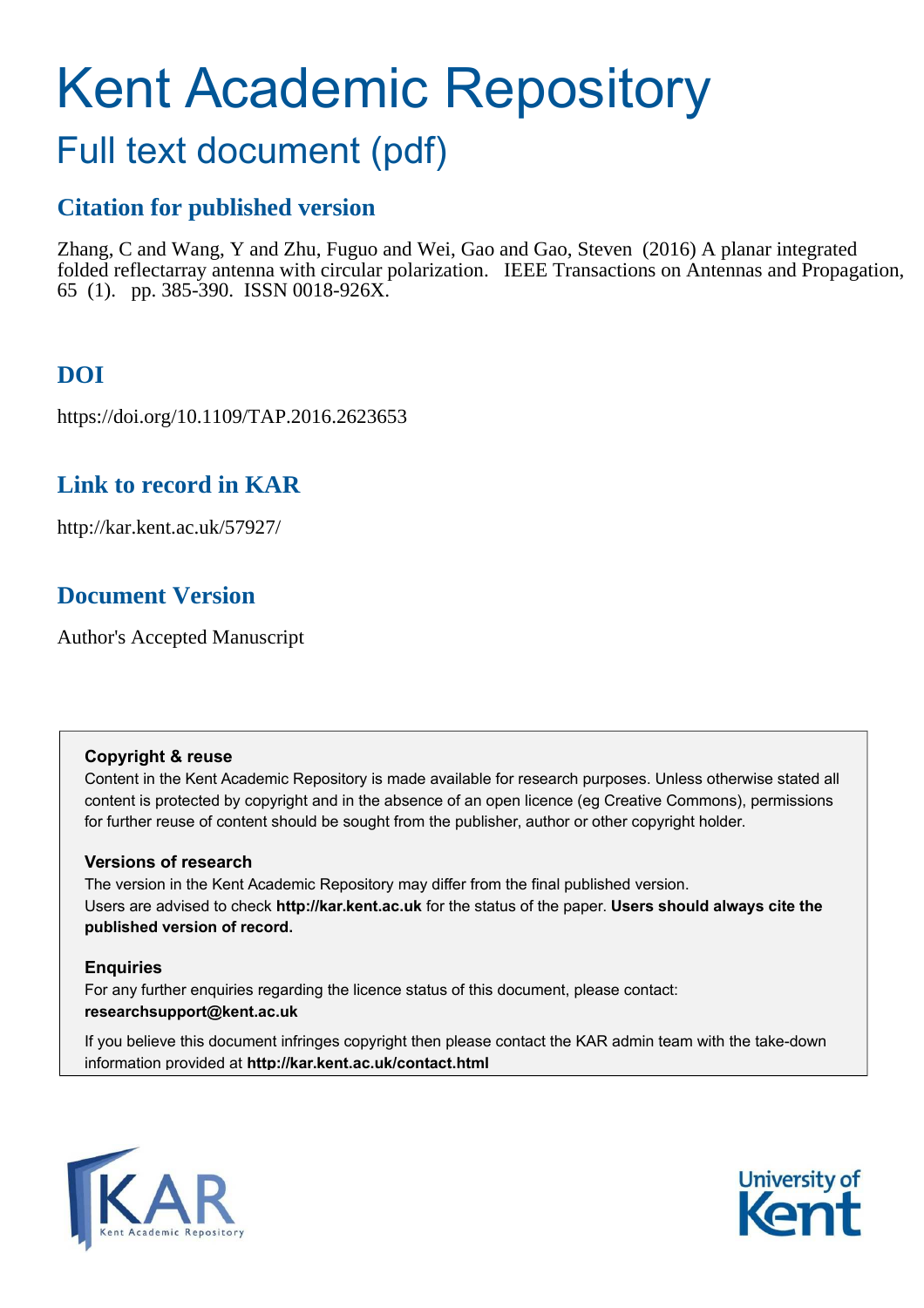# A Planar Integrated Folded Reflectarray Antenna with Circular Polarization

Chong Zhang, Yongfeng Wang, Fuguo Zhu, Gao Wei, Jianzhou Li and Steven Gao

**Abstract—Folded reflectarray is very important for satellite communications due to advantages of low profile and high gain. Traditionally, a fold reflectarray employs a horn as a feed source in the centre of antenna structure, making it complicated in fabrication and difficult to integrate the antenna into a planar structure. In addition, it can achieve linear polarization only. This paper presents the complete design of the 1st folded reflectarray with circular polarization. To achieve circular polarization (CP), a printed meander-line polarizer is designed and integrated with the folded reflectarray. To reduce the fabrication complexity and achieve a low-profile planar structure, a small 22 planar array is designed as the feed source instead of a horn. Thus the whole antenna, including the feed source, folded reflectarray and meander-line polarizer can be fully integrated and fabricated using low-cost PCB technology. To validate the concept, a CP folded reflectarray is designed, fabricated and measured. Details of designs of feed source, folded reflectarray, and meander-line polarizer are presented and discussed. The antenna reflection coefficient is less than -10 dB and the axial ratio covering the 3 dB main-lobe angle range is less than 3 dB over a bandwidth from 5.1 to 5.5 GHz. In addition, the maximum boresight gain of 22 dBi is obtained. The antenna has high gain, low profile, planar structure, low cost and is fully integrated, thus promising for applications in satellite communications.** 

**Index Terms—linear polarization, circular polarization, meander-line polarizer, folded reflectarray** 

#### I. INTRODUCTION

UE to the combination of the advantages from the D UE to the combination of the advantages from the printed microstrip array antenna and reflector antenna, the reflectarray antenna [1] has demonstrated its potential as an important and popular high-gain antenna for the point-to-point communication systems. As one distinctive



Fig. 1. General configuration of the LP FRA structure [2]

l

member among the reflectarray family, the folded reflectarray (FRA) [2] successfully reduces the antenna volume by employing the dual-polarized unit-cells for polarization conversion and placing a polarizer grid right above it, as shown in Fig.1.

During recent years, many folded reflectarray antennas with different functions for various applications have been reported. In [3] and [4], the folded reflectarray with shaped beam pattern is used for foreign object debris detection on runways and the local multipoint distribution services. And in [5], a Q-band folded reflectarray using the planar SIW as the primary source is designed for the high data rate communications. For the dual-frequency application, a folded reflectarray operating at both 20 GHz and 30 GHz is accomplished in [6]. In addition, a millimeter-wave folded reflectarray with the mechanical beam scanning capability is presented in [7]. The folded reflectarray is also introduced to the space communication area. For example, the Ka-band smart folded reflectarray antenna for the SatCom-on-the-move system [8][9] has been reported and the electrical beam scanning capability has been achieved successfully. Compared with the reflector antenna, the utilization of the FRA reduces the height of antenna for the user terminals, which is very useful for mobile communications. Moreover, compared with the traditional microstrip array antenna, the power loss in FRA at mm-wave band is significantly reduced due to the use of spatial power combining instead of microstrip feed networks.

There are two main problems of FRA, however. One problem is that it can only produce linear polarization; the second problem is that it usually employs a horn as the feed source at the center of the antenna structure. The horn has a 3D structure and is not compatible with reflectarray structure made of PCB, thus the whole antenna structure is complicated for fabrication and assembly and the cost is high. For mobile satellite communications, ideally it requires an antenna which has a fully integrated planar structure, low profile, CP and high gain, and can be easily fabricated using the low-cost PCB technology, The aim of our work is to fill this gap.

Due to the use of the polarization selective grid, however, one problem of the FRA is that it can only produce linear polarizations (LP) while some application areas require circularly polarized antennas, especially the satellite communications due to Farady effects in the ionosphere [10]. Then, it becomes a necessary choice to figure out an easy way to expend the FRA polarization fashion. Therefore, employing

Chong Zhang, Yongfeng Wang, Gao Wei and Jianzhou Li are with School of Electronics and Information, Northwestern Polytechnical University, Xi'an, Shaanxi, 710129 P.R.China. (Email[: zczcdale@163.com\)](mailto:zczcdale@163.com).

Fuguo Zhu, is with Science and Technology on Antenna and Microwave Laboratory, Nanjing Research Institute of Electronics, Nanjing, 210039, China. (Email: zhu.fuguo@hotmail.com)

Steven Gao is with School of Engineering and Digital Arts, University of Kent, Canterbury, CT2 7NT, UK (Email: S.Gao@kent.ac.uk).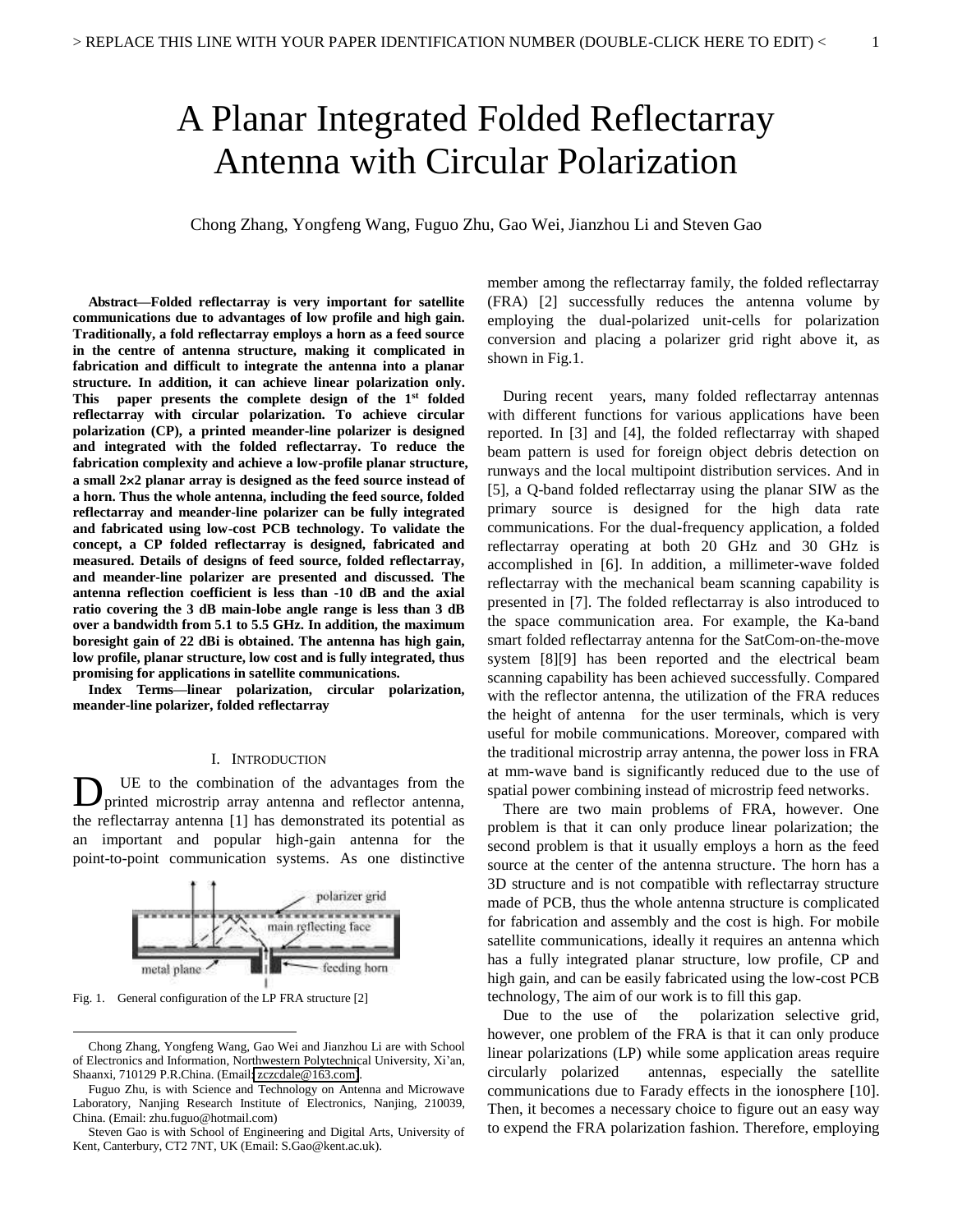a polarizer to realize the linear-to-circular polarization conversion based on the original linear-polarized FRA has been considered.

The meander-line polarizer, as the most widely used type, has been carried out to realize the linear-to-circular polarization conversion since 40 years ago [11], in particular the multi-layer one [12][13] which provides the wider bandwidth and lower reflection than the single layer one.

Therefore, through putting a classic three-layer meander-line polarizer on the top of the fundamental linear-polarized FRA, a circularly polarized FRA in C-band is obtained in this paper. In Section  $\mathbb{I}$ , the component function and the basic operating principle of the CP FRA is clarified respectively. In Section III, the configuration of dual-linear-polarized unit-cell, the single-linear-polarized element of the integrated feeding array, and the unit meander-line are depicted in detail. Then, the performance of the proposed unit-cells is characterized by the simulated results. Otherwise, the realizable phase compensation range of the dual-linear-polarized unit-cell is investigated. In Section ワ, the central integrated feeding array and the corresponding four-way T-junction feeding network is introduced. On the basis of the previous preparation, the LP FRA is prototyped and its performance is characterized through measured results. In the end of this section, the final CP FRA is built up and tested. In addition, the discussions about the measured results are presented. At last, the conclusion is drawn and presented in Section V.

#### II. CP FRA OPERATING PRINCIPLE

In Fig. 2, the general configuration of the CP FRA structure and the wave propagation path are shown. The CP FRA is consisted of four main components, including the reflecting face for polarization twisting and phase compensation, the polarization selecting grid , the central feeding source (horn or array) and the three-layer meander-line polarizer for linear-to-circular polarization conversion. As illustrated in Fig. 2, the wave is transmitted from the feeding source to the polarizer grid. Because of the parallel polarization with the grid vein, the wave (marked with dash line) is mirror reflected and illuminate backwards to the reflecting face. Here, one hypothesis is previously set that the incident wave within the aperture of the reflecting face is received perfectly.

The dual-linear-polarized unit cells are used in the reflecting face. After twisting the polarization and compensating the path difference (using true-time delay-line or other phase compensation methods), the incident wave is reradiated towards the polarizer grid and penetrates it still with the linear polarization but in the perpendicular direction (marked with solid line).

Besides the common components in the fundamental LP FRA, a classic three-layer meander-line polarizer is placing on the top of the whole antenna structure with a 45 degree twisting along the grid vein. Finally, through utilizing the linear-to-circular polarizer, the CP wave (marked with dot line) is realized.

#### III. UNIT-CELL DESIGNS

According to the antenna principle description, the CP FRA design could be decomposed into the performance evaluation of each main component. From the perspective of the design procedure and simulations, every main component is consisted of periodically duplicated unit-cells. Thus, before building up the final CP FRA, the performance of these unit-cells in these four main components should be carefully investigated in the first place.

A. Configuration and performance of the unit-cells in the reflecting face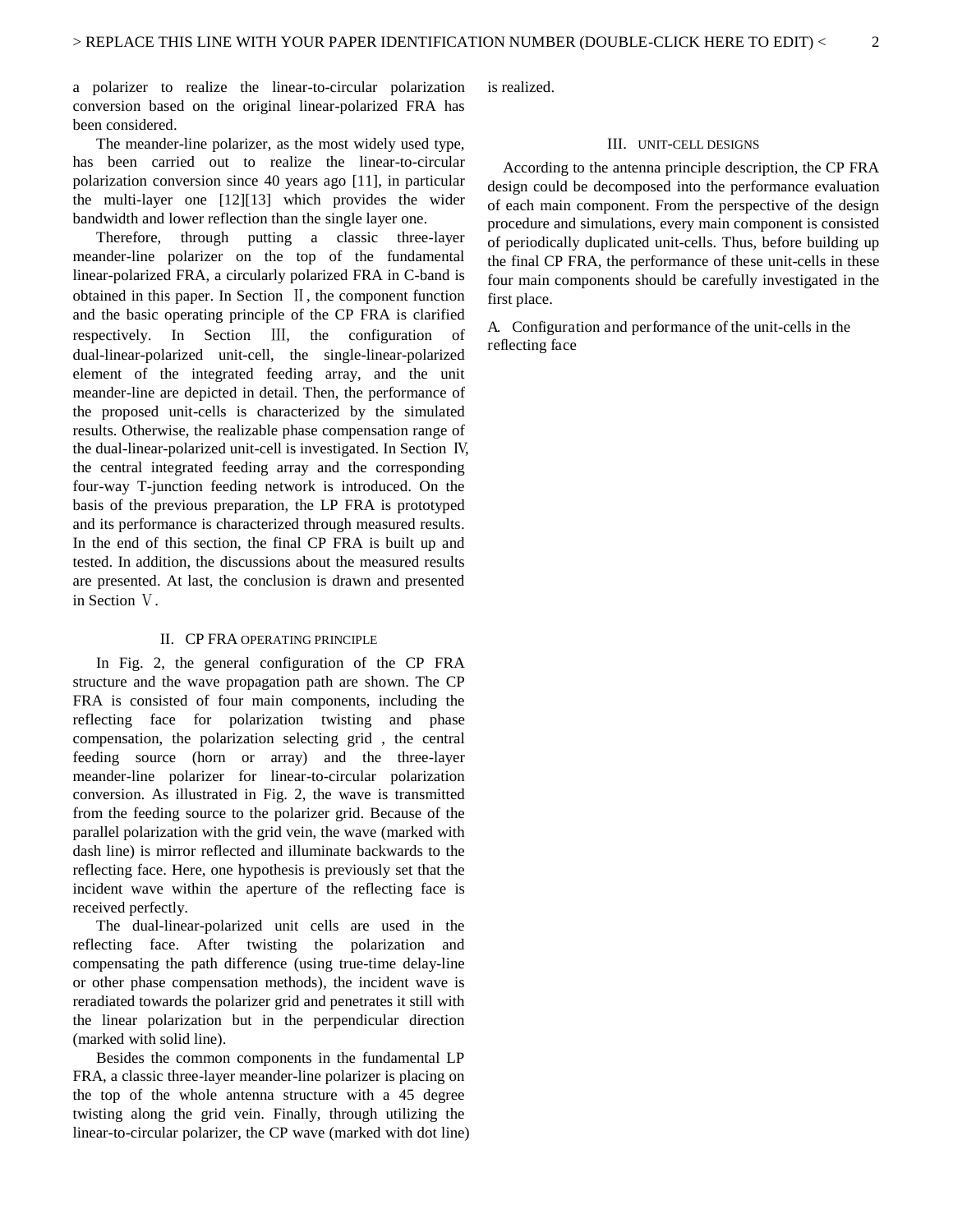Due to the simple structure, low cost and ease of fabrication, the most widely used unit cell in the reflecting face is the reflection-type rectangular varied-size microstrip patch. However, the small idle-space in every unit-cell domain, which is mainly restricted by the single-layer stack-up structure, limits the application of the integrated chips (such as the phase shifter) in FRAs. For the future antenna function extension, the multi-layered transmission-type unit cell is used in the presented design.

In addition, the alternated feeding source is attempted to simplify the antenna mounting and lower the cost based on the existing design scheme. Thus, the widely used classic feeding horn is replaced by an integrated designed LP four-element feeding array. It is designed with the same stack-up structure and fabricated in the central position on the same board using PCB technology. Also, in order to provide a quansi-periodical



Fig. 2. General configuration of the CP FRA structure in side-view

condition for the neighboring unit-cells surrounding the feeding area, the configuration of the four feeding elements are inherited from the dual-linear-polarized unit-cells as much as possible.

The layouts and stack-up structures of the four-layer slot-type cavity-backed microstrip unit-cells with dual-and single-linear polarization are shown in Fig.3. The inner loop slot in the central, the outer loop slot surrounding the whole unit-cell structure and the metal vias comprise two back cavities resonating at adjacent frequency to broaden the operation bandwidth [13]. In the second layer of the stack-up, the strip feeding lines with the characteristic impedance of  $63\Omega$  for two perpendicular polarizations are placed under the inner loop slot for impedance matching and followed by the  $50\Omega$  ones. In the LP feeding element, the whole feeding structure are preserved while one metal vias nearby the outer loop slot is added and the short lines are connected between one feeding stripline and the ground both in the first and the fourth layer to eliminate the radiation in the corresponding polarization. In the fourth layer, the  $50\Omega$  microstrip feeding line is connected with the strip feeding line through the quasi-coaxial transition with the  $50\Omega$  impedance, which is consisted of four surrounding metal-through holes and one central signal metal-through hole. The structure dimensions of the element are partly listed in Table  $\,$  I.

The four-layer stack-up structure is consisted of two two-layer PCB board (0.017mm copper thickness) and two

substrate slabs. The employed material is PTFE fibreglass with the relative permittivity value of 2.65. The overlayer on

| <b>TABLE II</b>    |                            |            |            |            |  |  |
|--------------------|----------------------------|------------|------------|------------|--|--|
|                    | <b>SUBSTRATE THICKNESS</b> |            |            |            |  |  |
|                    | Substrate1                 | Substrate2 | Substrate3 | Substrate4 |  |  |
| Thickness<br>1n mm | $1.2 - 2.4$                | 0.8        |            | 0.6        |  |  |

the top of Layer 1 name Substrate 1 in Fig.3 is used to decrease the unit-cell dimension and, as the additional function, to adjust the frequency shift casually caused by the manufacture error and the permittivity instability through modifying the substrate thickness. The applied substrate thickness is depicted in Table  $\parallel$ .

The simulated results over the operating bandwidth of the unit-cells in the main reflecting face are obtained under the







Fig. 3. Layouts of the single polarized element in the source array and the dual-polarized unit-cell for the FRA and the stack-up in side-view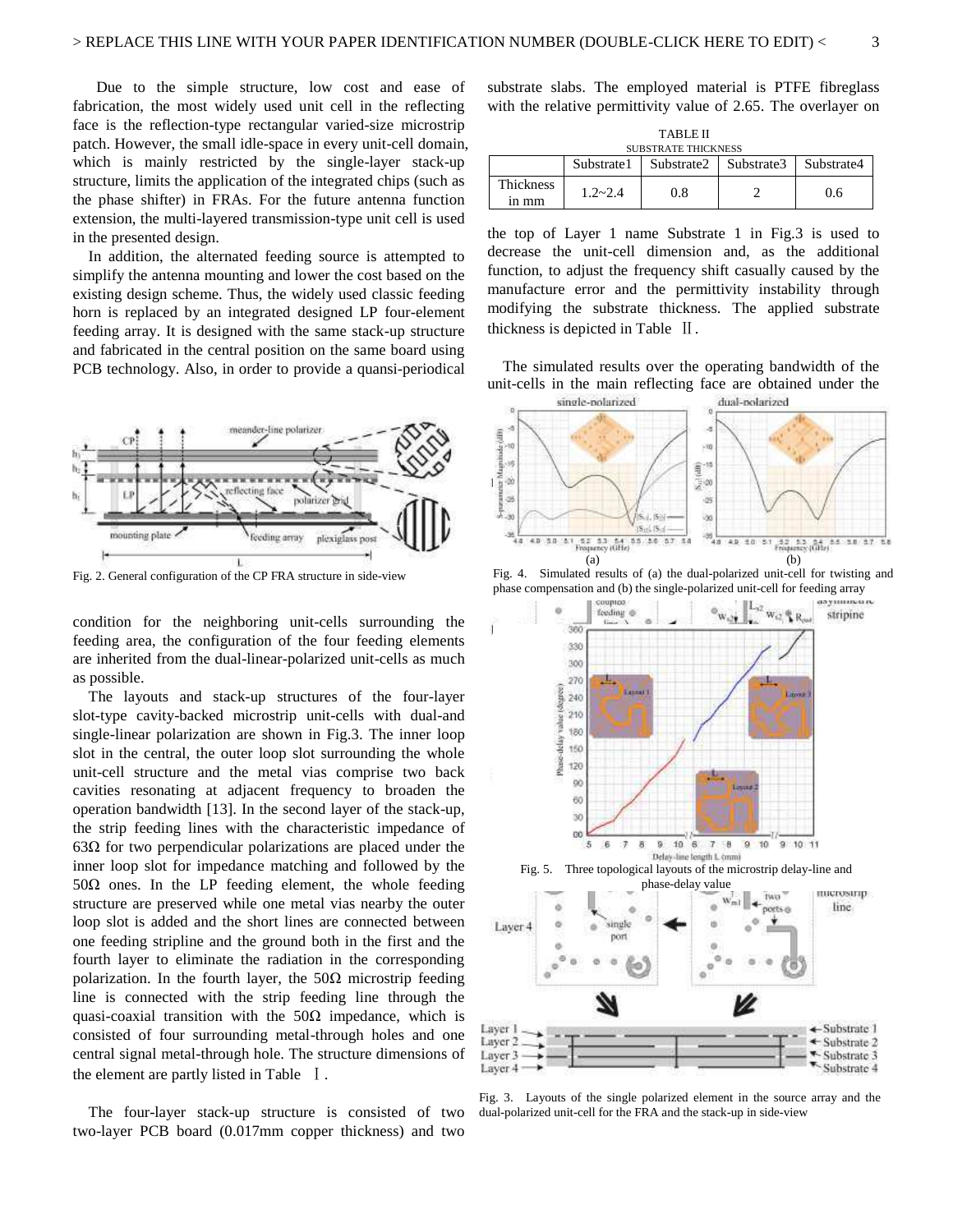periodical boundary condition and shown in Fig.4. Due to the symmetric structure distribution, the results of the two feeding ports in the dual-linear-polarized unit-cell are the same and overlapped in Fig.4 (a). And the coupling coefficient between the two ports is observed to be lower than -25dB. In Fig.4 (b), the  $|S_{11}|$  result of single-polarized unit-cell for feeding array is shown.

According to the distribution of the soldering pads on the fourth layer, three topological layouts of the microstrip



Fig. 6. Basic principle of polarization converting operation and circuit model for parallel polarization and perpendicular polarizations.

delay-line are prepared to cover a  $360^{\circ}$  phase delaying range, as shown in Fig.5. The transmission-type phase-delay manner is implemented through connecting the two feeding ports of the dual-linear-polarized unit-cell with the  $50\Omega$  microstrip line. Through changing the length of the microstrip delay-line, the  $0^{\circ}$ ~170°, 165°~330° and 310°~360° phase delay range has been produced by Layout 1, Layout 2 and Layout 3 respectively. In order to decrease the return loss, the bent



Inner layer  $Z_{FR4}$ Fig. 7. General configuration of the three-layer meander-line polarizer and Fig. 7. General configuration of the three-layer meander-line polarizer and the stack-up in side-view

| $W_{c1}$                                                       | $W_{\sigma}$ | $\mathbf{L}_{e1}$<br><b>TABLE III</b> | $\Gamma_{\alpha2}$ | $\mathbf{L}_{e}$ |  |  |  |
|----------------------------------------------------------------|--------------|---------------------------------------|--------------------|------------------|--|--|--|
| DIMENSIONS OF THE UNIT-CELL IN THE MEANDER-LINE POLARIZER (MM) |              |                                       |                    |                  |  |  |  |
| а                                                              |              | inner                                 | inner 1            | inner 2          |  |  |  |
| 12.0                                                           | 20.0         | 2.0                                   | 6.0                | 7.0              |  |  |  |
| w<br>outer                                                     | outer 1      | outer 2                               |                    |                  |  |  |  |
| 0.6                                                            | 6.0          | 7.8                                   | $\overline{1}$     |                  |  |  |  |

corners is used in the delay-line layout.

B. Configuration and performance of the unit-cells in the meander-line polarizer

The basic principle of the meander-line polarizer with three

sheets is briefly shown in Fig.6. The incident electric field is decomposed into two orthogonal polarizations, i.e., the perpendicular field and the parallel field ( $E \perp$  and  $E \parallel$ ). To obtain an ideal CP plane wave without losses, the



Fig. 8. General configuration of the three-layer meander-line polarizer and the stack-up in side-view

magnitudes of the transmission coefficient must be equal to unity for both orthogonal polarizations and the phase difference between them must be in quadrature [11].

The unit meander-line configuration and the stack-up sandwich are presented in this part, as shown Fig.7. The dimensions of the unit meander-line and the thickness of the each layer are listed in Table III. The meander-line is printed on the FR-4 Board with the relative permittivity value of 4.3 and the low foamed polyvinyl chloride with the relative permittivity value of 1.4 is used as the substrate slabs between the inner and outer meander-line layers.

The simulated transmission coefficient results of the unit meander-line over the operating bandwidth are shown in Fig.8. The phase difference between two perpendicular polarizations is  $93^\circ \pm 2^\circ$ , and the magnitude difference is no more than 0.2 dB, which guarantee a proper circular-polarization performance for the following CP FRA design.

#### IV. CIRCULAR-POLARIZED FOLDED REFLECTARRAY

As indicated above, the performance of the unit cells has already been characterized by the simulated results. In this section, the performance of each main component in the proposed CP FRA will be validated through the measured results.

A. Integrated  $2 \times 2$  feeding source array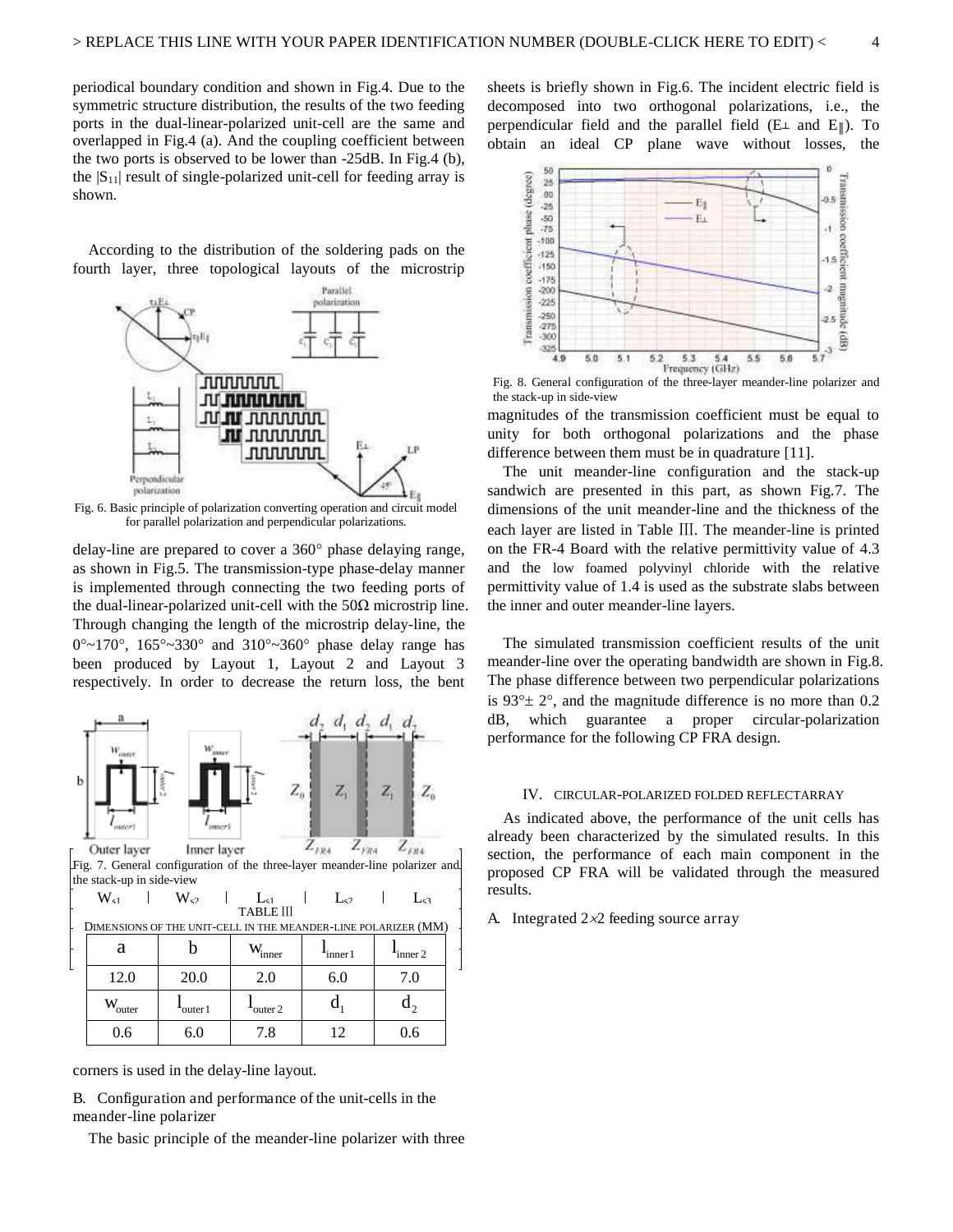

On account of the single-polarized feeding unit-cell presented in the previous section, the space feeding array which is consisted of four elements in the centre of the main reflecting face and its mating four-way two-level T-junction power divider are illustrated in Fig.9. In order to minimize the divider size and lay the divider in the space between the pads prepared for the PCB manufacturing process, the impedance matching is realized at the same time as the power splitting and the first-level T structure is combined with the feeding SMA connector. The modified SMA connector (all pins with the length of 1.2mm) is standing soldered on the feeding point and the two bent bone-shape pads.

The measured reflection coefficient result of the proposed feeding array is shown in Fig. 10. The bandwidth with  $|S_{11}|$ 



![](_page_5_Figure_5.jpeg)

lower than -10 dB is from 4.95 GHz to 5.7GHz, which covers the operating frequency range and in this coverage,  $|S_{11}|$  is lower than -20dB.

The measured normalized radiation patterns in both E-plane

and H-plane at 5.1 GHz, 5.3 GHz and 5.5 GHz including the

![](_page_5_Figure_9.jpeg)

co-polarization and cross-polarization are shown in Fig. 11. The 10 dB dropping point of the normalized co-polarized pattern is aiming at around  $\pm 45^\circ$  direction, which is approximately agreed with a  $cos<sup>q</sup>(theta)$  (q=5) curve. The normalized cross-polarization radiation level is mostly lower than -20 dB, while the level is higher than -15 dB in around  $\pm 30^{\circ}$  direction of the H-plane radiation pattern at 5.1 GHz, as shown in Fig. 11(a). The cross-polarization radiation is mainly contributed by the re-radiation from the neighboring dual-polarized unit-cells (receiving the directly coupling from the feeding elements and transiting in the perpendicular polarization).

Fig. 12 shows the measured antenna gain of the feeding array. There is a downwarping at around 5.15 GHz, which is caused by the radiation misalign shown in Fig. 11(a). Within the operating frequency bandwidth, the antenna gain climbs up to 11.6 dB at 5.5 GHz.

#### B. Configuration description of the propose FRA

The proposed CP FRA is built up on the base of a classic linear-polarized FRA through the employment of a three-layer meander-line polarizer. Hence, before the performance evaluation of the final design, the structure description of the LP FRA, especially the phase distribution of every unit-cell in the main reflecting face and the antenna assembling detail, will be introduced clearly.

![](_page_5_Figure_14.jpeg)

Fig.9. Layer 1 of the Central feeding array and the mating four-way power divider on Layer 4

The main reflecting face, which occupies about a  $420\times420$ mm<sup>2</sup> (L×L≈49 $\lambda$ <sup>2</sup>) square area, is formed by 196 unit-cells, including 4 feeding elements in the central position, 52 unit-cells on the edge of the antenna aperture as protectors and rest for polarization twisting and phase compensating. The side length of every unit-cell is  $28.5 \text{mm}$  ( $\sim 0.5 \lambda$ ). The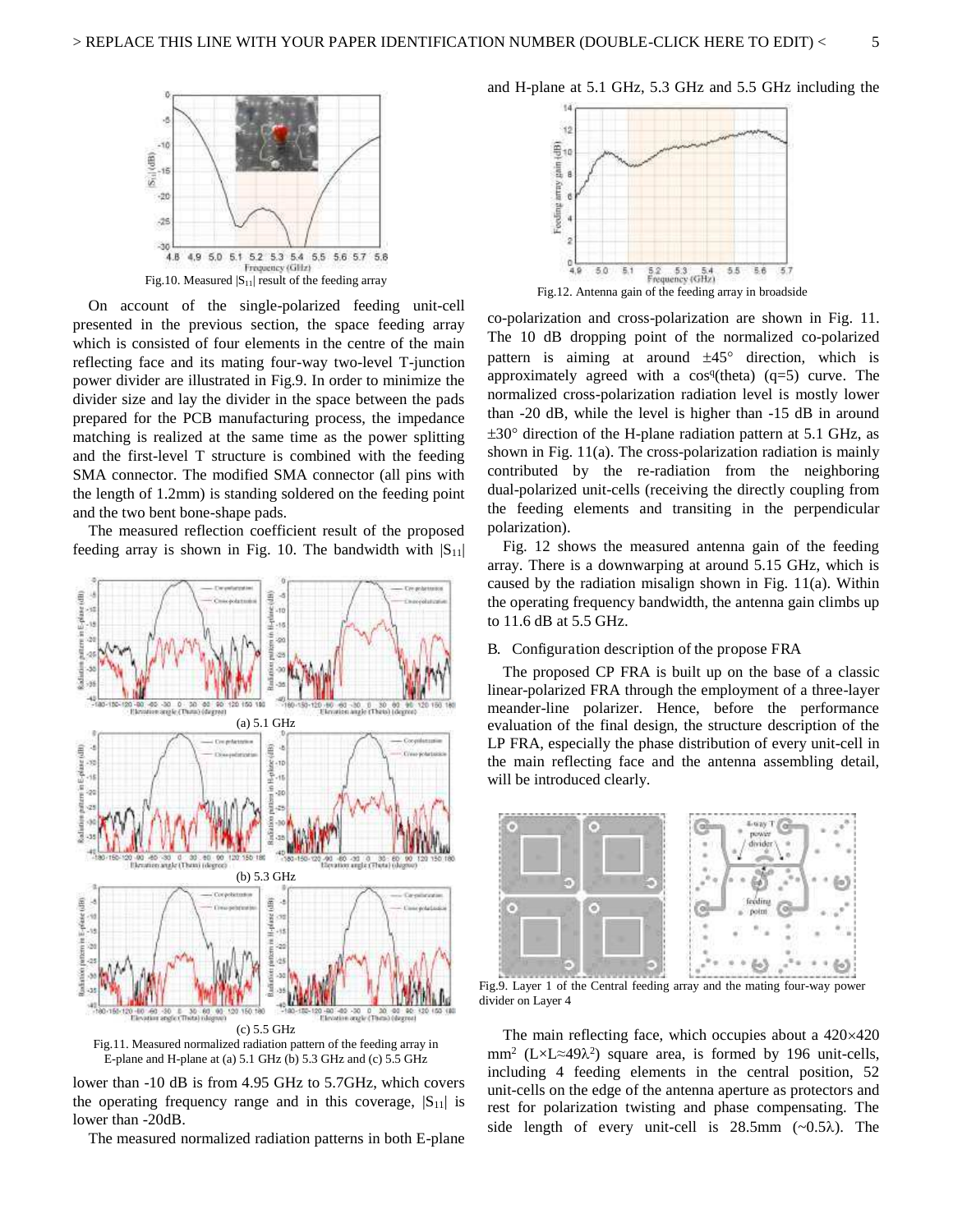![](_page_6_Picture_1.jpeg)

Fig. 13. Prototype of the presented LP and CP FRA

dimension of the polarizer grid, the meander-line polarizer and the square metal mounting plate is  $500 \times 500$  mm<sup>2</sup>.

As the two remarkable characteristics, the low profile and less volume are always preferred in the FRA. At the same time, the antenna efficiency should also be considered carefully. Thus, the focus-length-to-dimension (f/D) ratio becomes the key point in the whole antenna design.

 In order to obtain the higher antenna gain based on the existing reflecting aperture and feeding array radiation pattern, the value of  $f/D=0.57$  (the distance between the polarizer grid and main reflecting face is 120mm), which is a little larger than the typical value  $(f/D=0.5)$ , is chosen for the presented FRA as a trade-off between antenna volume and aperture efficiency. According to this f/D value, the phase distribution on the reflecting face aperture could be figure out and then the phase delay-line length of every unit-cell at the corresponding position is selected from Fig. 5. With the purpose of obtaining a flat gain within the operating bandwidth, the phase compensation is accomplished at 5.1GHz.

The covering layer (Substrate 1) is mounted with nylon screws and nuts (M3). The polarization selecting grid is printed on FR4 board (with the thickness of 0.6mm) and supported by the low foamed polyvinyl chloride ( $\varepsilon_{r1} \approx 1.4$ ,  $tan\delta < 0.002$ ) slab (with the thickness of 18mm). And then, the polarization selecting grid, the meander-line polarizer and the main reflecting face are mounted on the bottom metal plane through 12 plexiglass cylinder posts  $(\Phi 20)$  solid bar stock with M16 screw thread at two ends) with screwing nuts and washers. The antenna prototype is shown in Fig. 13.

#### C. Measured results of the LP and CP FRAs

The testing procedure is as follows. Firstly, the LP FRA is assembled and the  $|S_{11}|$  result is measured. Secondly, the meander-line polarizer is added and the  $|S_{11}|$  result of the CP FRA is tested. The distance between the main reflecting face and the polarizer grid is slightly modified according to the obtained  $|S_{11}|$  results. After that, the polarizer is removed and the radiation pattern and antenna gain test of the LP FRA as the important foundation is implemented and the measured results are obtained as the comparison with the later CP FRA results. Then, the meander-line polarizer is installed again and the radiation pattern, axial ratio and antenna gain of the CP FRA is obtained finally.

The measured  $|S_{11}|$  of the LP and CP FRAs is shown in Fig. 14. Compared with the feeding array results, the bandwidth of both the LP and CP FRAs is quite wider than expectation. And the extra resonant valleys of the  $|S_{11}|$  curve are caused by the multi-reflection in the broadside direction between the feeding array and the polarizer grid. The observed bandwidth is overrode the operating frequency range of the DP unit-cells. However, the extra bandwidth will not be possessed by the DP unit-cells with the inexistence of the multi-reflection situation. Thus, this fake bandwidth bonus will be ignored here. In addition, after assembling the meander-line polarizer, the  $|S_{11}|$ curve gets a little higher at 5.5 GHz, but it is still lower than -10 dB.

The measured normalized radiation patterns of the LP FRA in both E- and H-planes at 5.1 GHz, 5.3 GHz and 5.5 GHz including the co-polarization and cross-polarization are displayed in Fig. 15. The 3 dB beamwidth is  $8^\circ$  at 5.1 GHz, and it increases to  $9^{\circ}$  at 5.5GHz. The maximum sidelobe level (SSL) is lower than -15 dB and -20 dB in E- and H-planes respectively. In addition, a high second SSL nearby -30 direction is observed, especially in E-plane pattern at 5.1GHz. The cross-polarization of the feeding array, whereas it becomes the co-polarization of the LP FRA, mainly contributes to this. Regarding the cross-polarization, benefit by the naturally polarization selecting function of the polarizer grid, the cross-polarization of the LP FRA could easily reach the -30 dB level within the 3 dB beamwidth range of the main lobe.

![](_page_6_Figure_12.jpeg)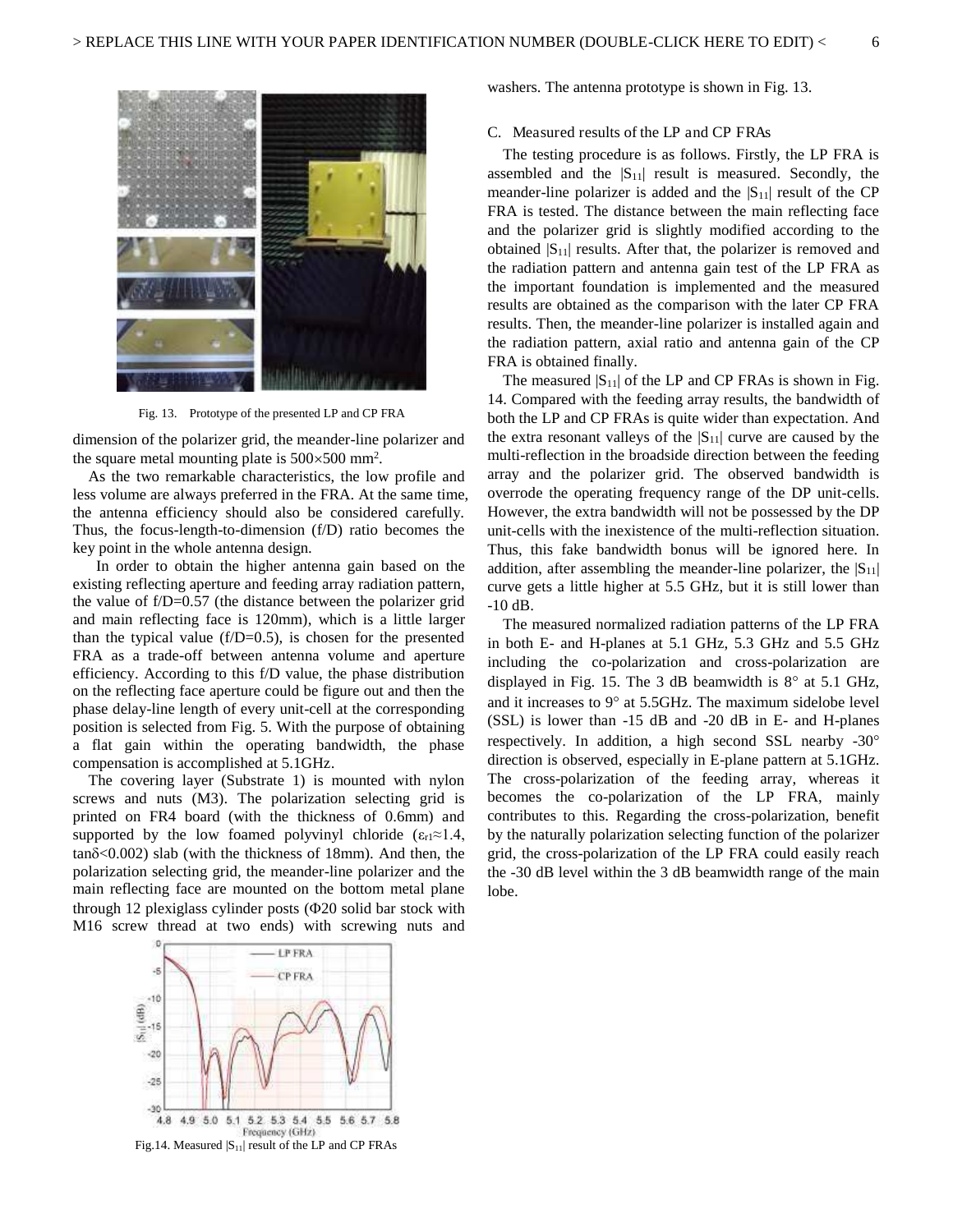Fig. 16 shows that the measured antenna gain of the LP FRA is higher 21 dBi. Owing to the moderate defocusing at the high frequencies, the flat gain curve is obtained and the gain variation is less than 1 dB in the operating bandwidth.

After the evaluation of the LP FRA performance as the fundamental preparation, the meander-line polarizer is added on the top of the polarizer grid. In order to obtain the optimized performance, several assembling modifications have been done. The distance between the polarizer grid and the meander-line polarizer has been adjusted to 30mm, which is about a half wavelength  $(\sim 0.5\lambda)$  for the operating frequencies. And also, the assembling angle of the meander-line polarizer has been swung anticlockwise, which is  $43^\circ$  along the grid vein. Then the working performance of the final CP FRA is characterized through the measured results.

The measured normalized radiation pattern and axial ratio of the CP FRA concentrating on the main-lobe angle range in two orthogonal main planes (the azimuth angle of  $\varphi=0^{\circ}$  and  $\varphi$ =90°) are displayed in Fig. 17. After covering the polarizer the 3 dB beamwidth changes to  $10^{\circ}$  over the whole operating bandwidth, which is wider than the LP FRA. From the observation of the AR results, slight difference between two main planes at broadside direction has been observed. This phenomenon is caused by the beam misalignment between the standard horn antenna and the under-test CP FRA. Within the 3 dB beamwidth, the maximum axial ratio value of 2.5 dB is emerged in broadside direction at 5.1GHz. And the minimum axial ratio value falls down to 1dB in broadside direction at 5.3GHz.

Fig. 18 shows the measured antenna gain and axial ratio of the CP FRA over the operating bandwidth. The gain curve of the CP FRA is nearly as the same as the LP FRA, except the 0.4 dB gain loss in maximum caused by the material attenuation of the meander-line polarizer. In addition, the AR is lower than 2.5 dB all over the operating bandwidth. And in the high frequency range, the AR value is lower than 2 dB. Compared with simulation results of the unit meander-line in previous section, the AR performance deterioration is contributed by two main sources: one is that the sharp taper illumination of the main lobe produces the imperfect operating condition, which is different from the ideal periodicity in the simulation. The other one is the undesirable effect caused by the short distance between the polarizer grids and the meander-line polarizer. But even so, the measured AR results are still below 3 dB and satisfy the design requirement.

#### V. CONCLUSION

The design of a right-hand circular-polarized folded reflectarray antenna over the operating frequency range from 5.1 GHz to 5.5 GHz is presented in this paper. The circular polarization is achieved on the base of a traditional linear-polarized folded though combining with a meander-line polarizer. The design procedure is introduced in detail. And the antenna prototype has been fabricated and tested. The maximum 22 dB antenna gain is obtained and the measured axial ratio is below 2.5 dB over the operating bandwidth. The experimental results successfully demonstrate that the proposed design provides a feasible approach for the realization of the circular-polarized folded reflectarray.

![](_page_7_Figure_8.jpeg)

Fig.15. Measured normalized radiation pattern of the LP FRA in E-plane and H-plane at (a) 5.1 GHz (b) 5.3 GHz and (c) 5.5 GHz

![](_page_7_Figure_10.jpeg)

![](_page_7_Figure_11.jpeg)